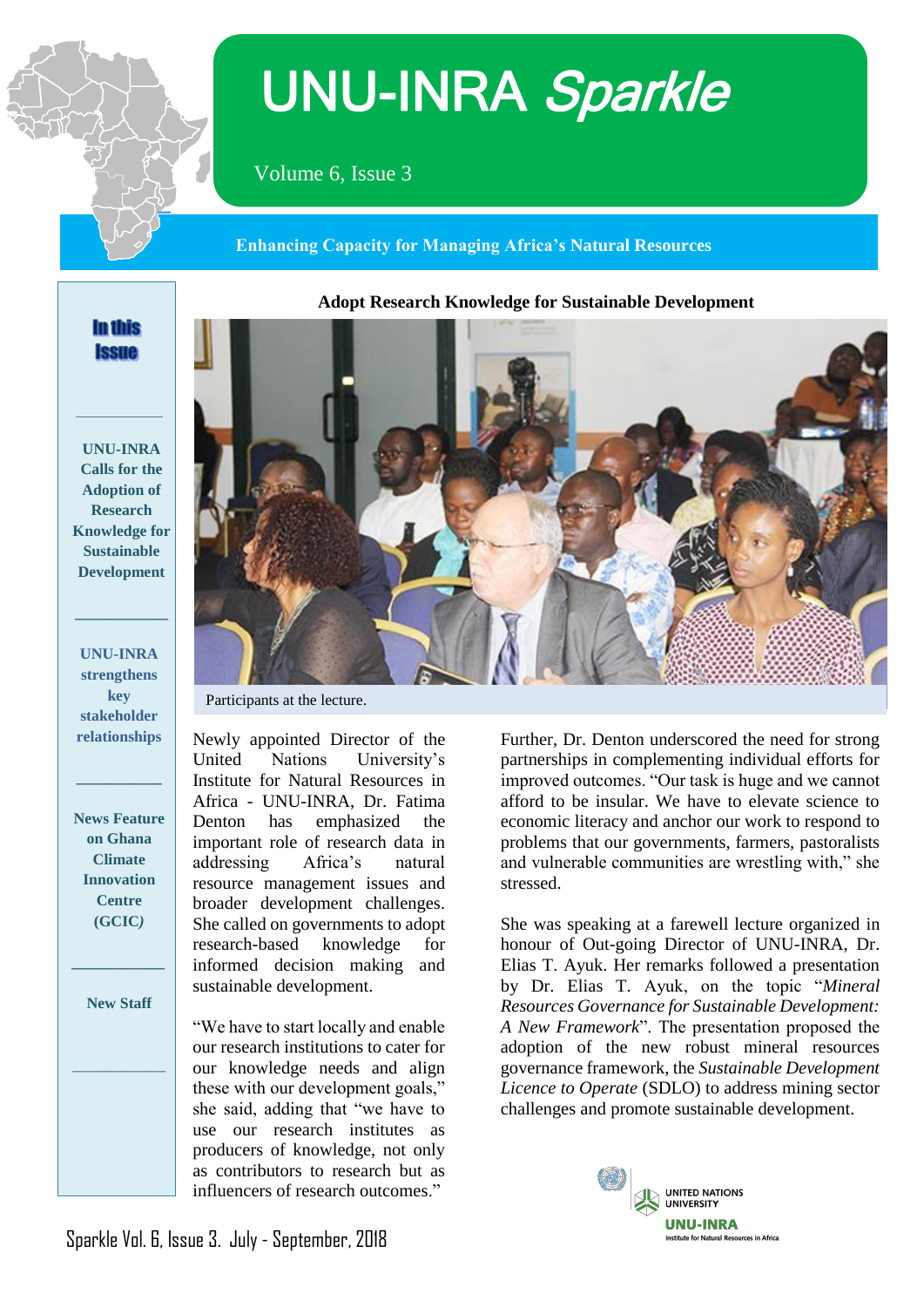Dr. Fatima Denton thanked Dr. Ayuk for a rich and informative presentation, describing him as a champion of natural resources management matters in Africa, who has made huge contributions to put UNU-INRA on the map.



Dr. Denton delivering her remarks

Focusing on UNU-INRA, Dr. Denton reiterated her commitment to build on the legacy of Dr. Ayuk, notably to extend and leverage existing networks with UN agencies, the University of Ghana, private sector, research institutes and like-minded institutions.

The lecture was attended by key stakeholders including heads of UN agencies in Ghana, representatives from the University of Ghana, members of the diplomatic corps and the media.

### **UNU-INRA Director calls on key stakeholders to strengthen partnerships**



Drs Denton, Dr Ayuk and Dr. Evans-Clock

The Director of UNU-INRA Dr. Fatima Denton paid courtesy visits to the Vice Chancellor (VC) of the University of Ghana, Prof. Ebenezer Oduro Owusu, and UN Resident Coordinator, Dr. Christine Evans-Klock. The visits form part of the newly appointed Director's introductory discussions with key UNU- INRA partners and were aimed at further strengthening collaborative alliances.

At the Office of the VC, Dr. Denton highlighted her vision to nurture and strengthen UNU-INRA's relationship with the Office of the Vice Chancellor and the larger University community. She said she looks forward to exchanging ideas and building useful linkages with relevant departments and units of the University, leading to useful collaborations including joint projects.

On his part, Prof. Oduro Owusu congratulated Dr. Denton on her appointment and welcomed her into the University community. He expressed support for her drive to strengthen ties with the University, affirming that his doors are always open to UNU-INRA.

During the visit to the Office of the United Nations Resident Coordinator, Dr. Christine Evans-Klock, Dr. Denton reiterated her commitment to advance UNU-INRA's work with other UN agencies in Ghana and contribute actively to the work of the UN in Ghana. Discussions touched on a number of pertinent issues including how to improve the research-policy nexus and enhance research uptake for policy formulation and implementation.

#### *In the spotlight – Ghana Climate Innovation Centre (GCIC), UNU-INRA project*

**GCIC – empowering green businesses, impacting Ghana's climate change mitigation agenda** 



Ghana Bamboo Bikes factory - an employee works at bamboo frames for a bicycle

Located in Adum, a lush and sparsely populated area in the Ashanti region of Ghana, the main factory of Ghana Bamboo Bikes buzzes with activity as young women and men work enthusiastically creating bicycle frames from bamboo, for the local market and for export. As a green business, the SME's clean technology production methods and products play an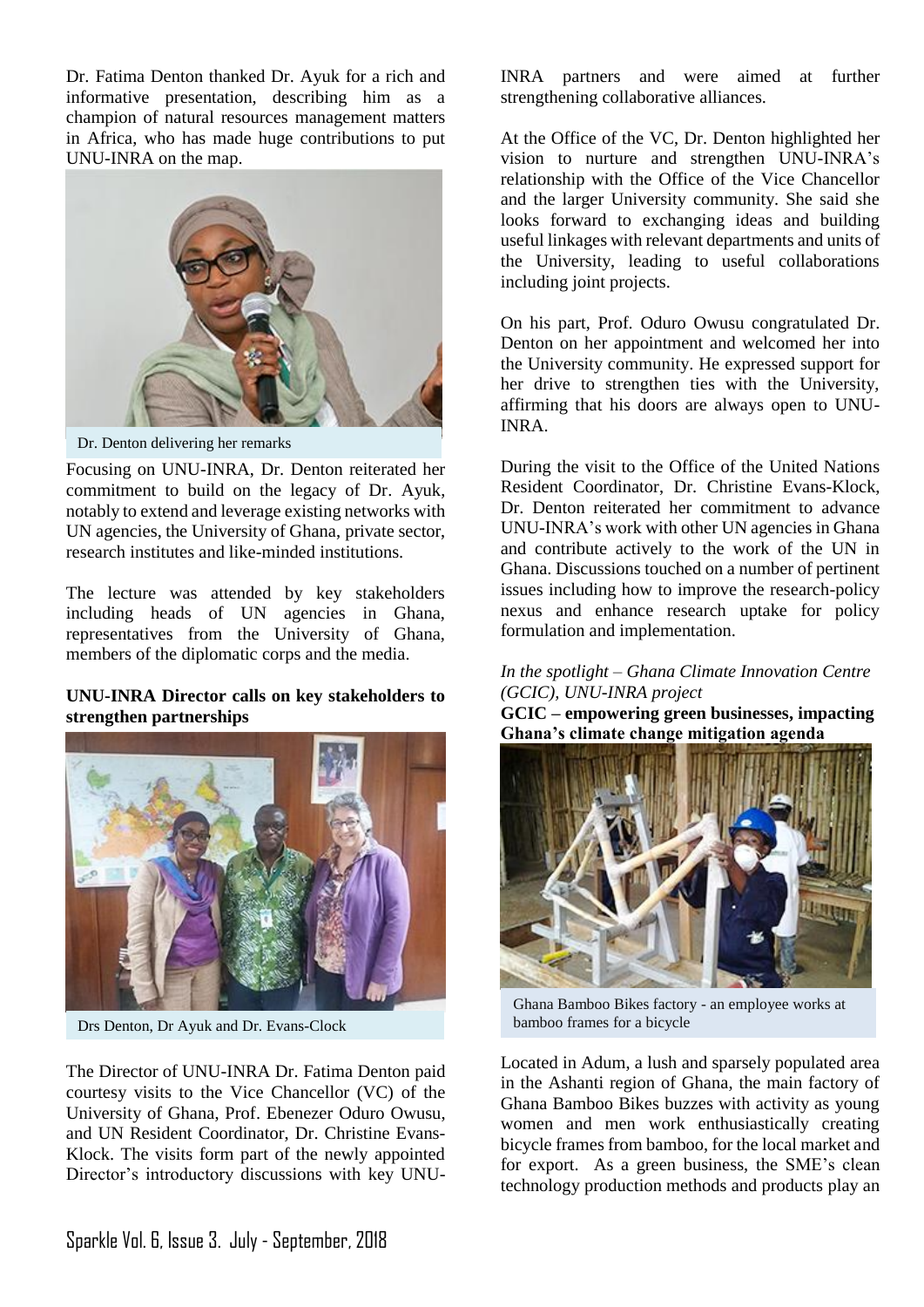important role towards global efforts to green the transport sector and reduce its contribution to greenhouse gas emissions.

However, as is the case for many of Ghana's budding green businesses, Ghana Bamboo Bikes' journey in Ghana's clean technology terrain has been arduous, fraught with daunting challenges including a complex and challenging policy environment and lack of funding. Thankfully, the Ghana Climate Innovation Centre (GCIC) project is helping turn things around, for the better, for green enterprises and the environment.

Established in May 2016 with a grant from the Governments of Denmark and the Netherlands through the World Bank, and managed by a consortium comprising Ashesi University, Ernst and Young, SNV Ghana and the United Nations University Institute for Natural Resources in Africa, GCIC is a pioneering business incubator with a mission is to develop and support an exceptional set of transformational ventures and entrepreneurs who are pioneering adaptive and mitigating solutions towards climate action in Ghana.

Ghana Bamboo Bikes belongs to the first cohort of green enterprises to enrol at the GCIC. For Bernice Dapaah, CEO of Ghana Bamboo Bikes, the launch of GCIC is auspicious. "My GCIC experience has been very beneficial…it felt wonderful to join a community of people who shared my goal of environmental conservation and climate change mitigation, and to share and learn together," she said. "The support has contributed considerably to making Ghana Bamboo Bikes more viable, it has made it possible for us to navigate an uncertain business landscape quite confidently, and empowered us in our resolve to work for a greener environment," she added.

Conscious that the lack of a favourable policy environment presents a big barrier to the expansion of clean businesses and technologies, the GCIC has, since its establishment, convened several policy dialogues to discuss policy and legislative solutions to support green businesses and promote clean technologies in Ghana. These dialogue sessions are driven by UNU-INRA, which is leading the policy and regulatory framework component of the GCIC project.

Within the quarter, two policy dialogues – a multistakeholder engagement on Climate Smart Agriculture (31 July) and an Investment Forum on Bamboo (18 September) – were convened by UNU-INRA, bringing together key government ministries and relevant stakeholders to discuss and agree to recommendations aimed at fostering a favourable policy environment where green enterprises will thrive, prosper and make more meaningful impacts on climate change mitigation efforts.

Dr. Eric Twum, UNU-INRA Policy Fellow (Climate Change and Sustainable Development) and GCIC project lead said UNU-INRA is pleased to support the GCIC project, noting that UNU-INRA's work under the project is consistent with the Institute's Green Economy programme area.



At the Bamboo Investment Forum - Dr Twum (middle) flanked by colleagues from UNU-INRA

GCIC has a target to contribute to Ghana's National Climate Change Policy by supporting 100 green businesses (with seed financing, market connections, technical and business training and policy interventions) and mitigating up to 660,000 tons of greenhouse gas emissions over the next ten years.

# **Our New Staff Fatima Denton (PhD), Director**

Dr. Fatima Denton is an accomplished senior leader in the UN system, respected across the research and



implementation branches of the organization. She has depth of expertise in natural resource management, as well as deep knowledge of research, policy development, and the African region.

Prior to joining UNU-INRA, Dr. Denton had worked with the United Nations Economic Commission for Africa (UNECA) in Ethiopia since 2012. Her roles included Director of the Natural Resource Management Division and Coordinator of the African